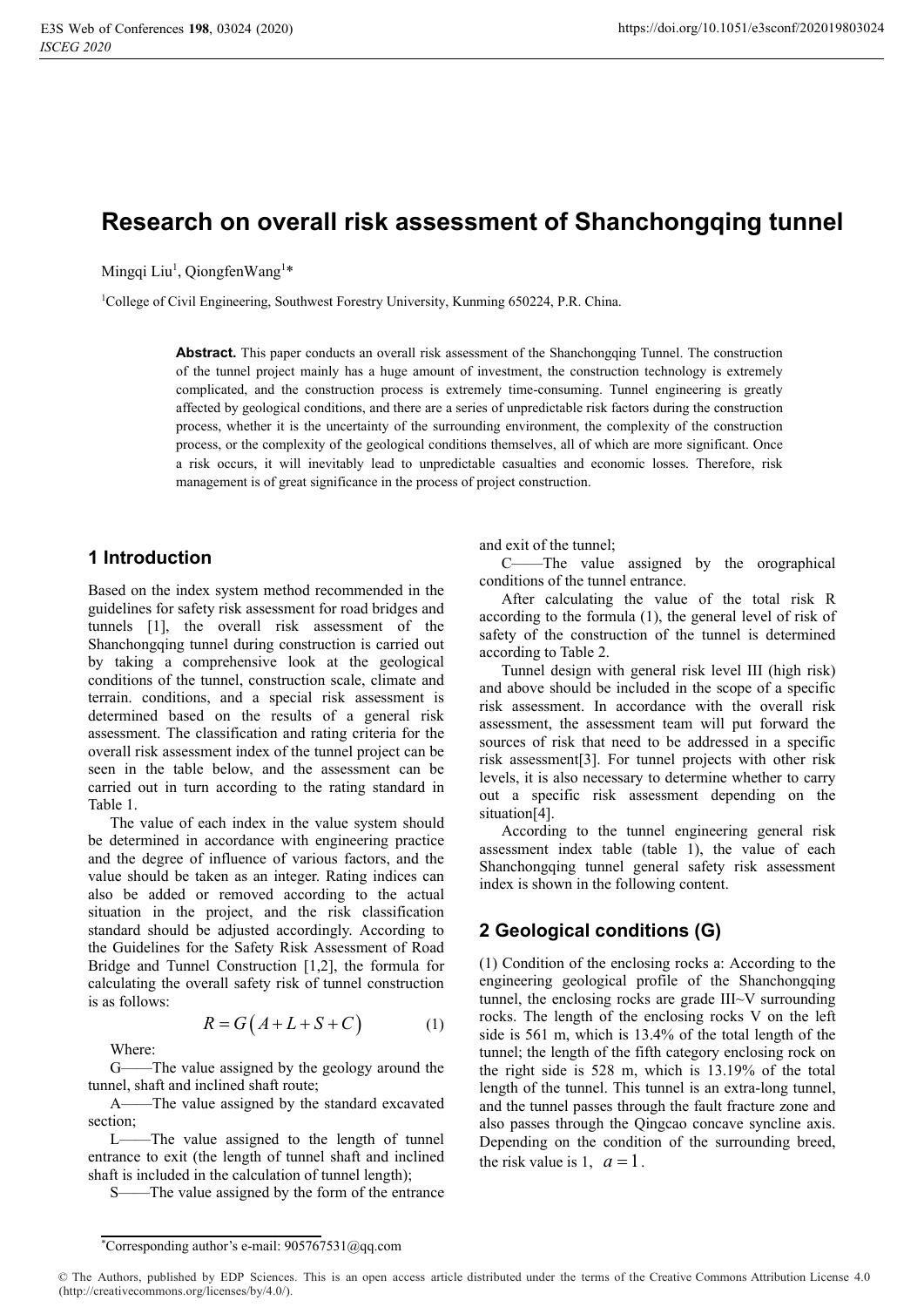| Assessment<br>index                          |                                                             | <b>Class</b>                                                                                                              | Value            | <b>Explanation</b>                                                                                 |
|----------------------------------------------|-------------------------------------------------------------|---------------------------------------------------------------------------------------------------------------------------|------------------|----------------------------------------------------------------------------------------------------|
| nature of soil<br>$G = (a+b+c)$              |                                                             | 1. V, VI The length of enclosing rocks accounts for<br>more than 70% of the length of the tunnel.                         | $3^{\sim}4$      | Determined<br>according to<br>design<br>documentation<br>and actual<br>construction<br>conditions. |
|                                              | Enclosing rock<br>conditions                                | 2. The length of enclosing rocks V, VI accounts for<br>more than 40% and less than 70% of the total tunnel<br>length      | $\overline{c}$   |                                                                                                    |
|                                              | a                                                           | 3. The length of the enclosing rocks V and VI is more<br>than 20% and less than 40% of the total length of the<br>tunnel. | 1                |                                                                                                    |
|                                              |                                                             | 4. The length of the enclosing rocks V, VI accounts<br>for less than 20% of the total tunnel length                       | $\theta$         |                                                                                                    |
|                                              |                                                             | 1. The body of the tunnel passes through a layer of<br>poisonous and harmful gas.                                         | $2 \sim 3$       |                                                                                                    |
|                                              | Content of<br>toxic and<br>harmful gases<br>b               | 2. Poisonous and harmful gas formations may exist near<br>the tunnel body                                                 | 1                |                                                                                                    |
|                                              |                                                             | 3. No toxic and harmful gases appear in the tunnel<br>construction area                                                   | $\boldsymbol{0}$ |                                                                                                    |
|                                              |                                                             | 1. The entire tunnel has geology where water and mud<br>bursts may occur                                                  | $2\sim3$         |                                                                                                    |
|                                              | Abundance of<br>water C                                     | 2. There are some geology where water and mud bursts<br>may occur                                                         | 1                |                                                                                                    |
|                                              | 3. There is no possibility of water and mud inrush          |                                                                                                                           | $\boldsymbol{0}$ |                                                                                                    |
| Excavated<br>section A                       | 1. Very large section (tunnel with one hole and four lanes) |                                                                                                                           |                  |                                                                                                    |
|                                              | 2. Large section (tunnel with one hole and three lanes)     |                                                                                                                           |                  |                                                                                                    |
|                                              | 3. Medium surface (tunnel with one hole and two lanes)      |                                                                                                                           |                  |                                                                                                    |
|                                              | 4. Small section (tunnel with one hole and one lane)        |                                                                                                                           | 1                |                                                                                                    |
| Tunnel length<br>L                           | 1. Very long (more than 3000 m)                             |                                                                                                                           | 4                |                                                                                                    |
|                                              | 2. Long (more than 1000m, less than 3000m)                  |                                                                                                                           | 3                |                                                                                                    |
|                                              | 3. Medium (more than 500m, less than 1000m)                 |                                                                                                                           | 2                |                                                                                                    |
|                                              | 4. Short (less than 500m)                                   |                                                                                                                           | $\mathbf{1}$     |                                                                                                    |
| Tunnel entrance<br>form<br>S                 | 1. Upcast                                                   |                                                                                                                           | 3                |                                                                                                    |
|                                              | 2. Incline                                                  |                                                                                                                           |                  |                                                                                                    |
|                                              | 3. Horizontal                                               |                                                                                                                           | $\mathbf{1}$     |                                                                                                    |
| Tunnel entrance<br>features<br>$\mathcal{C}$ | 1. Difficulties in tunnel entrance construction             |                                                                                                                           | $\overline{2}$   | Taking into<br>account the<br>complexity of the                                                    |
|                                              | 2. The tunnel entrance is easier for construction           |                                                                                                                           | 1                | approach to<br>construction,<br>topographic<br>characteristics,<br>etc.                            |

#### **Tab.1** Index system of overall risk assessment of tunnel engineering